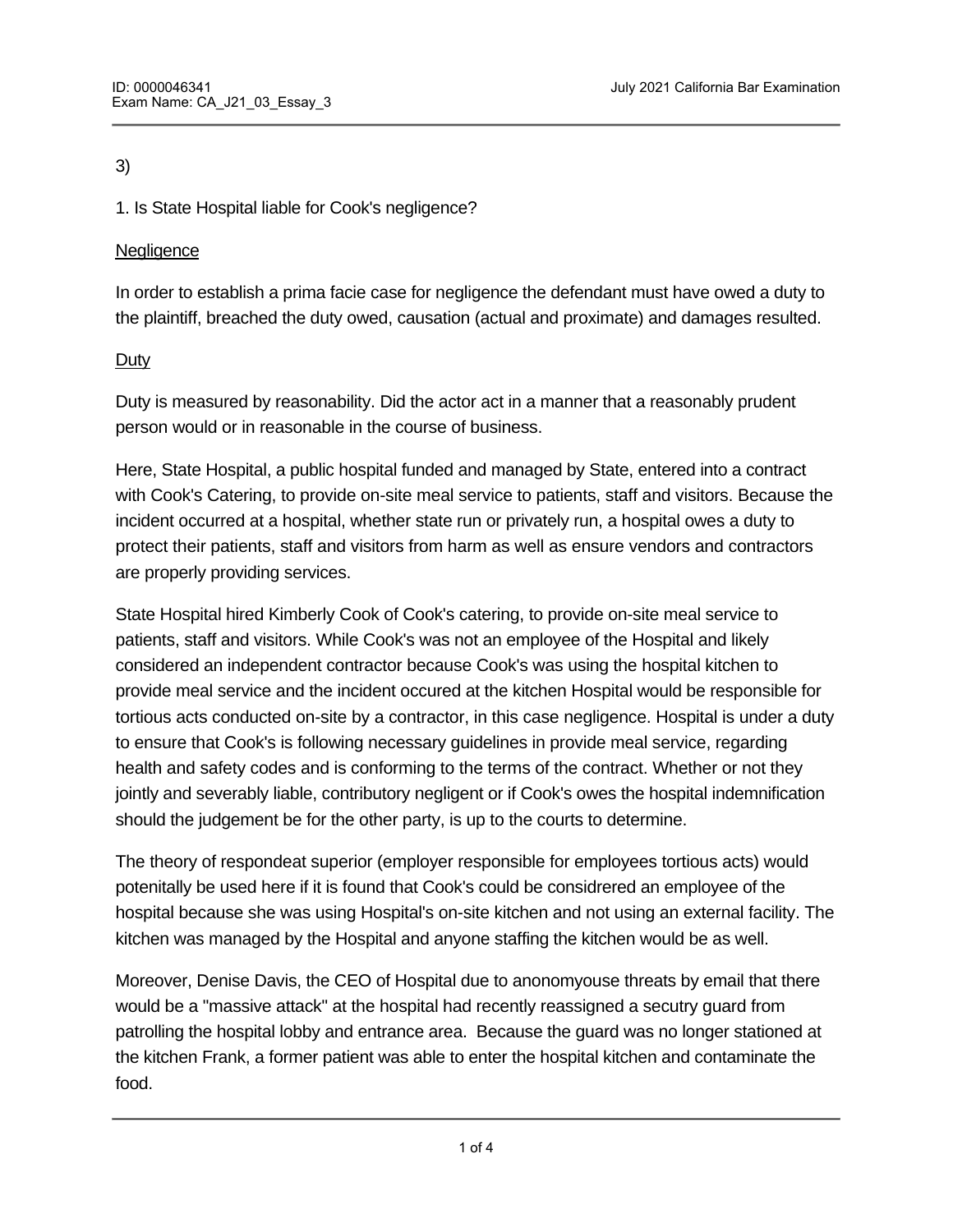#### Negligence Per Se

When there is a statute that is enacted in order to prevent the harm that has occurred and protect the people that were injured it is negligence per se.

Here, there is a state health code that provides that food served in a hospital must never be left unattended before, during, or after meal service in order to prevent contamination or tampering. Patrick the patient that was injured as a result of Frank's contamination of the food was negligence per se because he was the person and the incident that the statute was meant to protect.

Therefore, Hospital is liable for Cook's negligence.

#### Breach

When a duty is owed and the defendant has failed to conform to the duty or act, a breach of duty occurs.

Here, Hospital failing to supervise Cook's activities in the kitchen and maintain that the kitchen was in compliance with the state health code, Hospital has breached its duty to act a reasonably prudent hospital in ensuring that or preventing contamination from occurring.

Therefore, Hospital has breached its duty.

## **Causation**

Actual causation is the "but for" standard and proximate is the foresseablity of an event/incident occurring.

Here, "but for" Hospital failing to monitor health and safety activities of the Kitchen and those working in the kichen the contamination occurred. Was the contamination of food foreseeable by Hospital by removing the security guard from the kitchen and not monitoring Cook's activites where she was permitted to leave the kitchen unattended? Contamination is foreseeable in these instances and should have been prevented by Hospital.

Therefore, Hospital is the cause of the injury that resulted due to contamination.

## **Damages**

As a result of the contamination, Patrick a patient who had a serious allergy to peanuty suffered sever injuries. While the facts do not indicate what exactly those severe injures were, it can be presumed that there were added costs to his care and hospital stay as a result of his allergy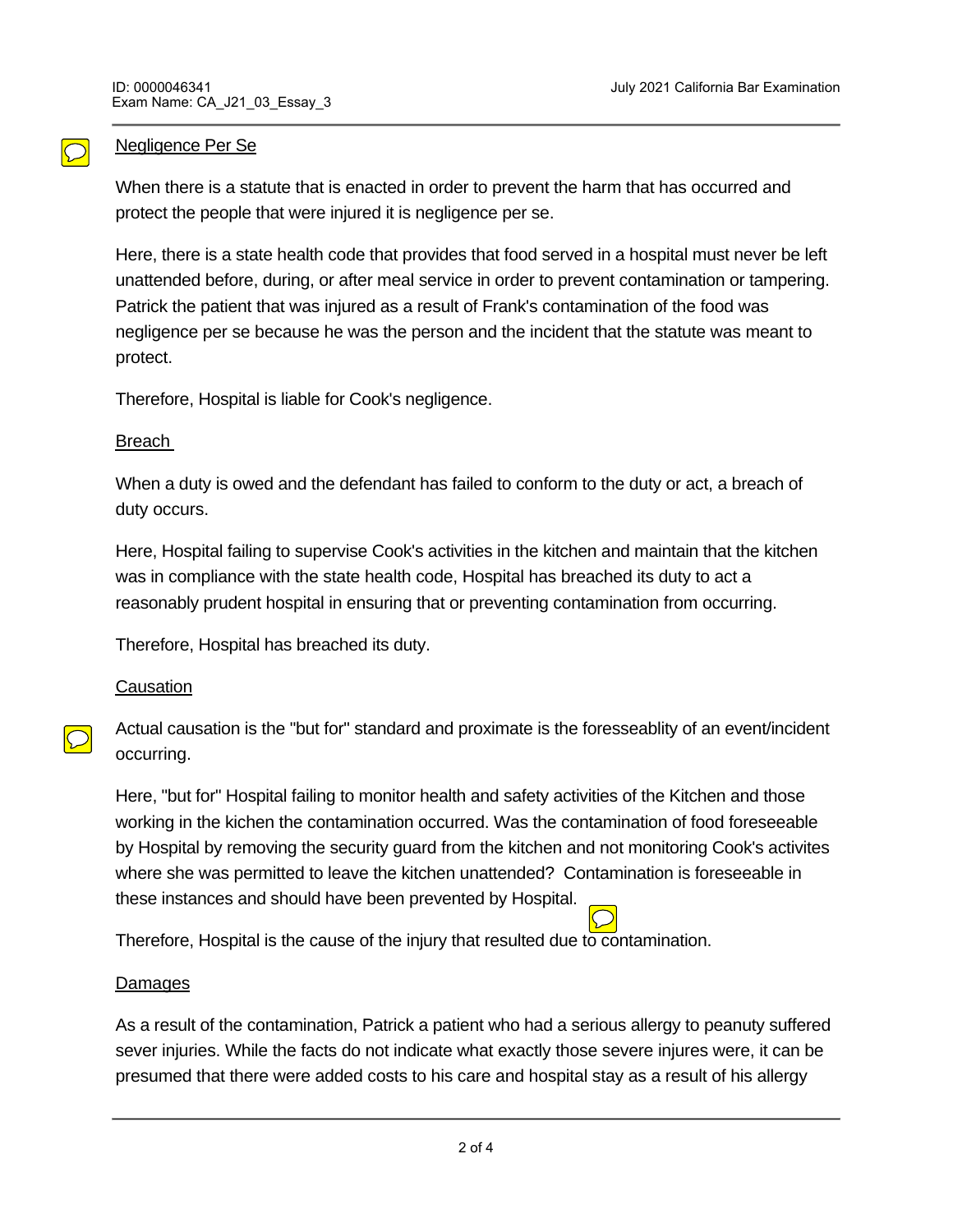and his treatment.

Therefore, there were damages as a result.

2. Does State Hospital owe Patrick a duty to protect him from Frank?

#### Negligence/Negligence Per Se

See rules and discussion above.

#### **Duty**

 $|\bigcirc|$ 

There are varying types of duty depending upon the property events occurred. (Invitee, Trespassor)

Here, Patrick was a patient of Hospital when his food was contaminated with peanut powder and he suffered sever injuries. Patrick was an invitee of the hospital because the hospital is open to the public and was there to retain hospital services.

Therefore, the Hospital owed Patrick the highest level of duty to protect him from any potential dangers that could occur while he was a patient at the hospital, including Frank from entering the kitchen and contaminating the food.

3. What defense(s), if any, may David reasonably assert against the claim that she was negligent for her decision to reassign the security guard from the hospital kitchen?

## **Contributory Negligence**

Davis may assert contributory negligence as a defense of her removal of the guard from the kitchen against Cook's.

Davis will claim that she was acting in the best interest of the hospital in relation to the threats she had recived and placing the guard at the entrance. Davis will claim that because Cook's and kitchen staff left the kitchen unattended, the contamination would not have happened.

#### Res Ipsa Loquitur

<u>Conclusion (Conclusion)</u>

Res ipsa loquitor states that the negligence would not have happened because it was in control of the defendant.

Here, Davis may assert res ipsa because Cook's was in charge of manning the kitchen at all times and the contamination would not have occurred if staff was there to prevent Frank from being able to enter the kitchen.